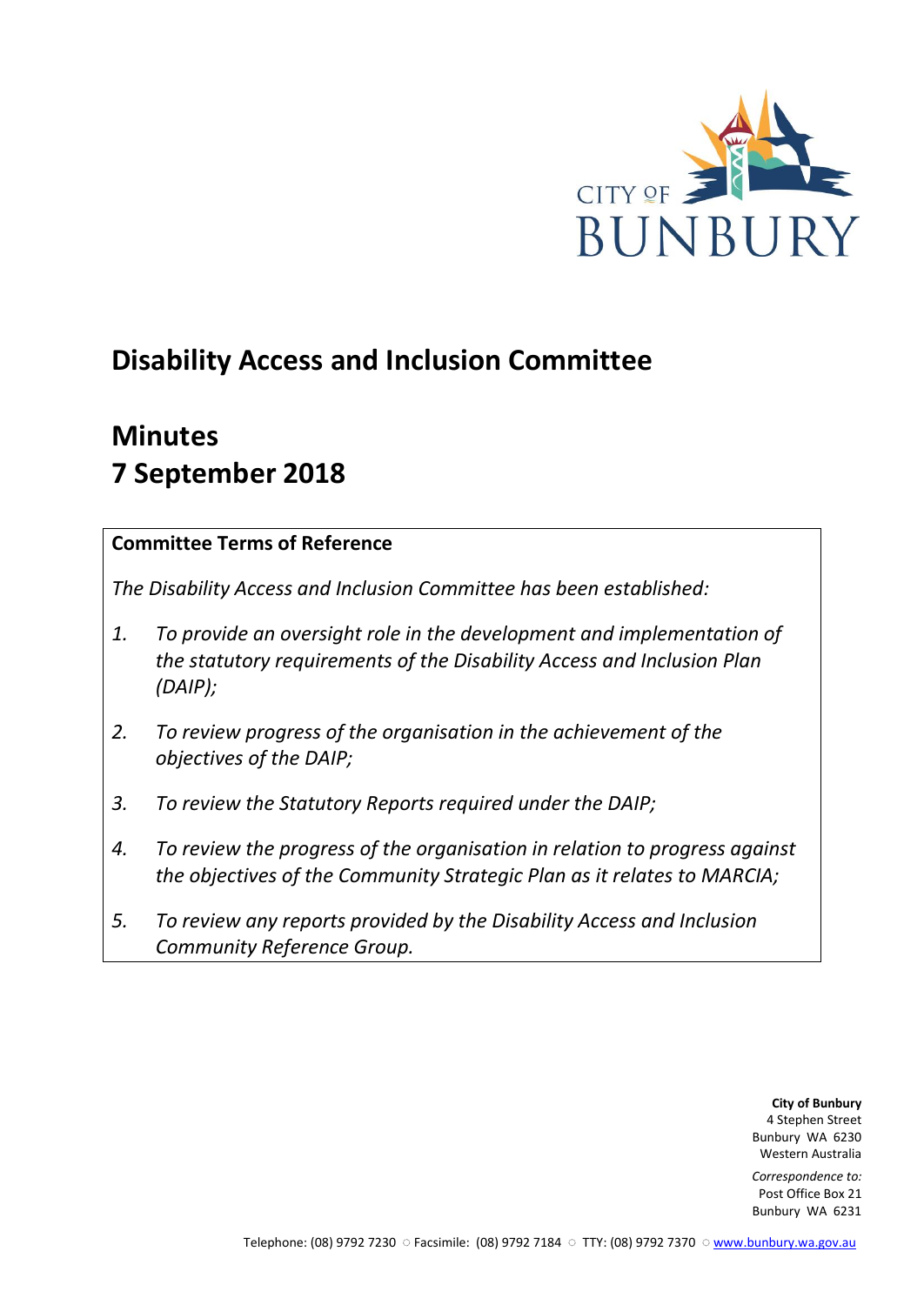#### **Table of Contents**

#### Subject

#### Page No

| 1. |      |                                                                     |  |
|----|------|---------------------------------------------------------------------|--|
| 2. |      |                                                                     |  |
| 3. |      |                                                                     |  |
| 4. |      |                                                                     |  |
|    | 4.1  |                                                                     |  |
|    | 4.2  |                                                                     |  |
| 5. |      |                                                                     |  |
| 6. |      |                                                                     |  |
| 7. |      |                                                                     |  |
| 8. |      |                                                                     |  |
|    | 8.1  |                                                                     |  |
|    | 8.2  |                                                                     |  |
|    | 8.3  |                                                                     |  |
| 9. |      |                                                                     |  |
|    |      |                                                                     |  |
|    |      | 10.1 Outcome of the Inaugural Most Accessible Community in WA       |  |
|    |      |                                                                     |  |
|    | 10.3 | Implementation of Disability Access and Inclusion Plan tasks for    |  |
|    |      |                                                                     |  |
|    |      |                                                                     |  |
|    |      | 12.1 Response to Previous Questions from Members taken on Notice 16 |  |
|    |      |                                                                     |  |
|    |      |                                                                     |  |
|    |      |                                                                     |  |
|    |      |                                                                     |  |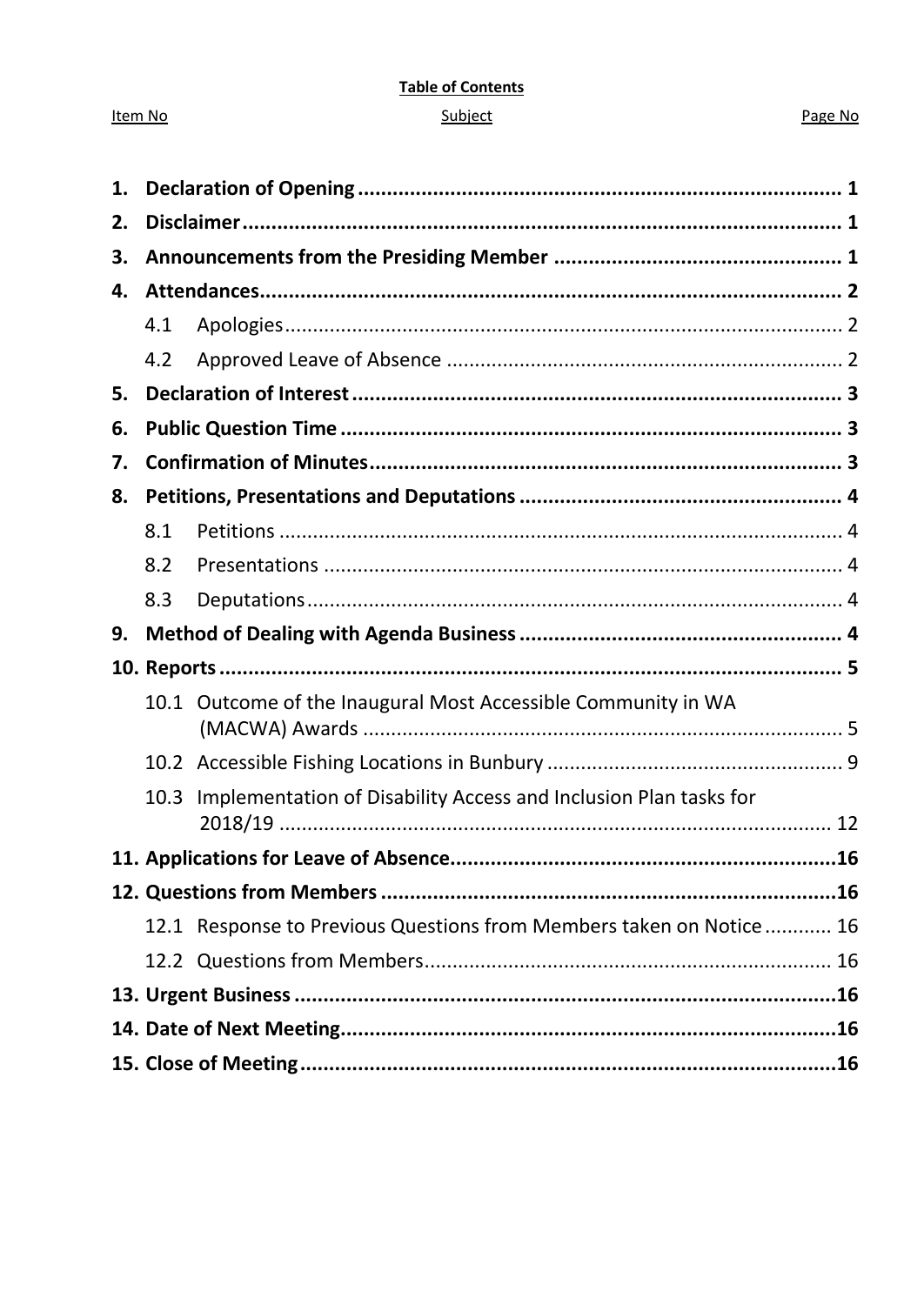

## **Disability Access and Inclusion Committee**

## **Minutes 7 September 2018**

Members of the public to note that recommendations made by this committee are not final and will be subject to adoption (or otherwise) at a future meeting of the Bunbury City Council.

## <span id="page-2-0"></span>**1. Declaration of Opening**

The Presiding Member declared the meeting open at 11:00am.

## <span id="page-2-1"></span>**2. Disclaimer**

Not applicable to this committee.

## <span id="page-2-2"></span>**3. Announcements from the Presiding Member**

The Presiding Member thanked everyone for their efforts with regard to the MACWA Awards.

The Presiding Member took the opportunity to introduce Mr Paul Rosair from the Regional Capitals Alliance Western Australia (RCAWA) who would be speaking on *Item 10.1 Outcome of the Inaugural Most Accessible Community in WA (MACWA) Awards*.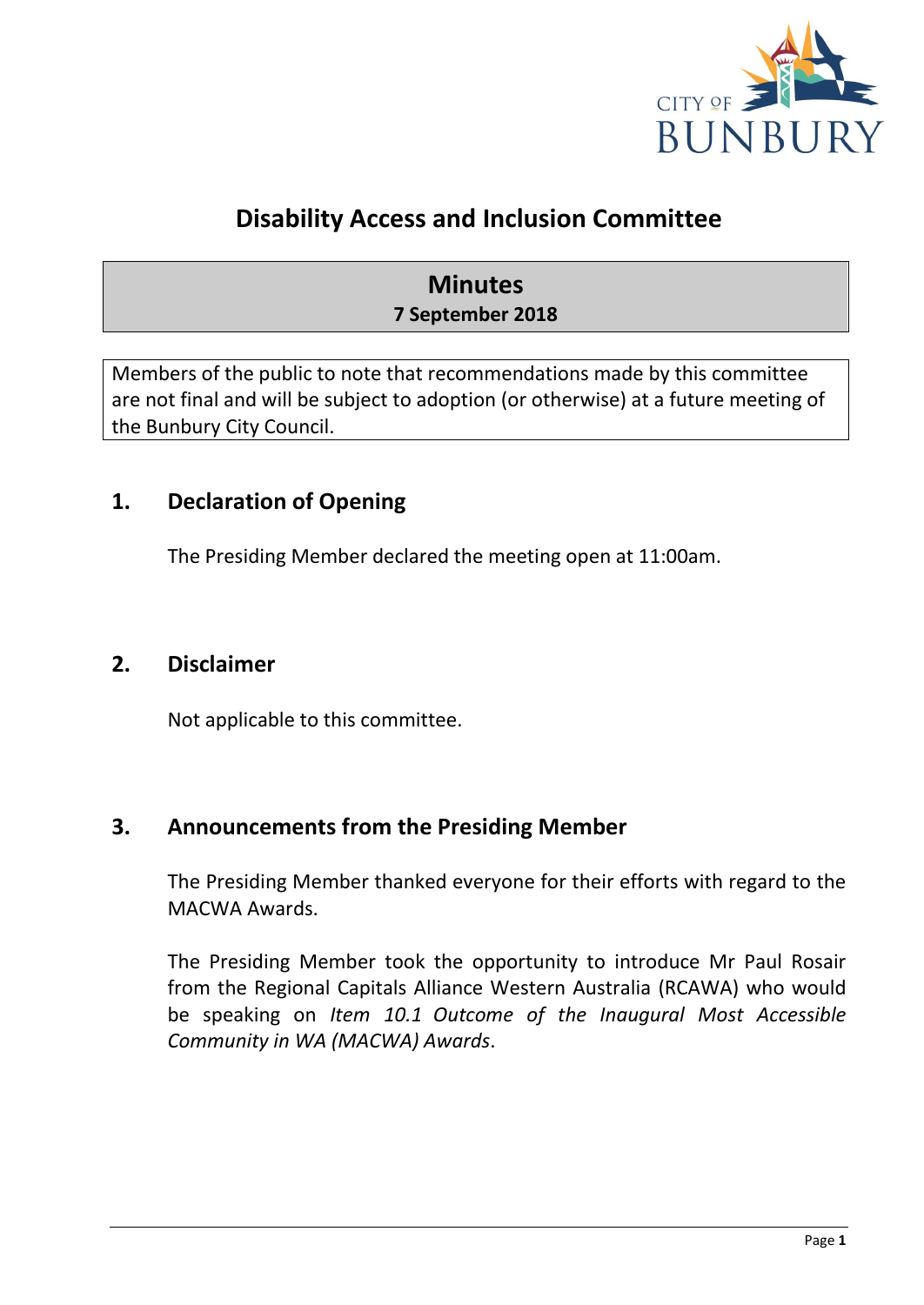## <span id="page-3-0"></span>**4. Attendances**

### *Committee Members:*

| <b>Member Name</b>  | <b>Representing</b>                |
|---------------------|------------------------------------|
| Cr Brendan Kelly    | <b>Councillor Representative</b>   |
| Cr Karen Steele     | <b>Councillor Representative</b>   |
| Paul D'Vorak        | <b>Community Representative</b>    |
| Kathryn Hewitt      | <b>Community Representative</b>    |
| Jethro Hepton       | <b>Community Representative</b>    |
| Mal Osborne         | <b>Chief Executive Officer</b>     |
| <b>Gavin Harris</b> | <b>Director Works and Services</b> |
| <b>Gary Barbour</b> | Director Planning and Development  |

\_\_\_\_\_\_\_\_\_\_\_\_\_\_\_\_\_\_\_\_\_\_\_\_\_\_\_\_\_\_\_\_\_\_\_\_\_\_\_\_\_\_\_\_\_\_\_\_\_\_\_\_\_\_\_\_\_\_\_\_\_\_\_\_\_\_\_\_\_\_\_\_\_\_\_\_\_\_\_\_\_\_\_\_\_\_\_\_\_\_\_\_\_\_\_

#### *Support Staff:*

| <b>Name</b>          | <b>Title</b>                                                   |
|----------------------|----------------------------------------------------------------|
| Isabell Evans        | Manager People and Place                                       |
| <b>Kerry Shaw</b>    | Senior Community Partnerships Officer                          |
| <b>Ryan Campbell</b> | <b>Community Partnerships Officer (Disability and Seniors)</b> |
| Ms Liz Allan         | <b>Executive Research and Project Officer</b>                  |

## <span id="page-3-1"></span>**4.1 Apologies**

Stephanie Addison-Brown, Director Corporate and Community Services as an apology for the meeting.

Cr Michelle Steck was absent.

## <span id="page-3-2"></span>**4.2 Approved Leave of Absence**

Nil.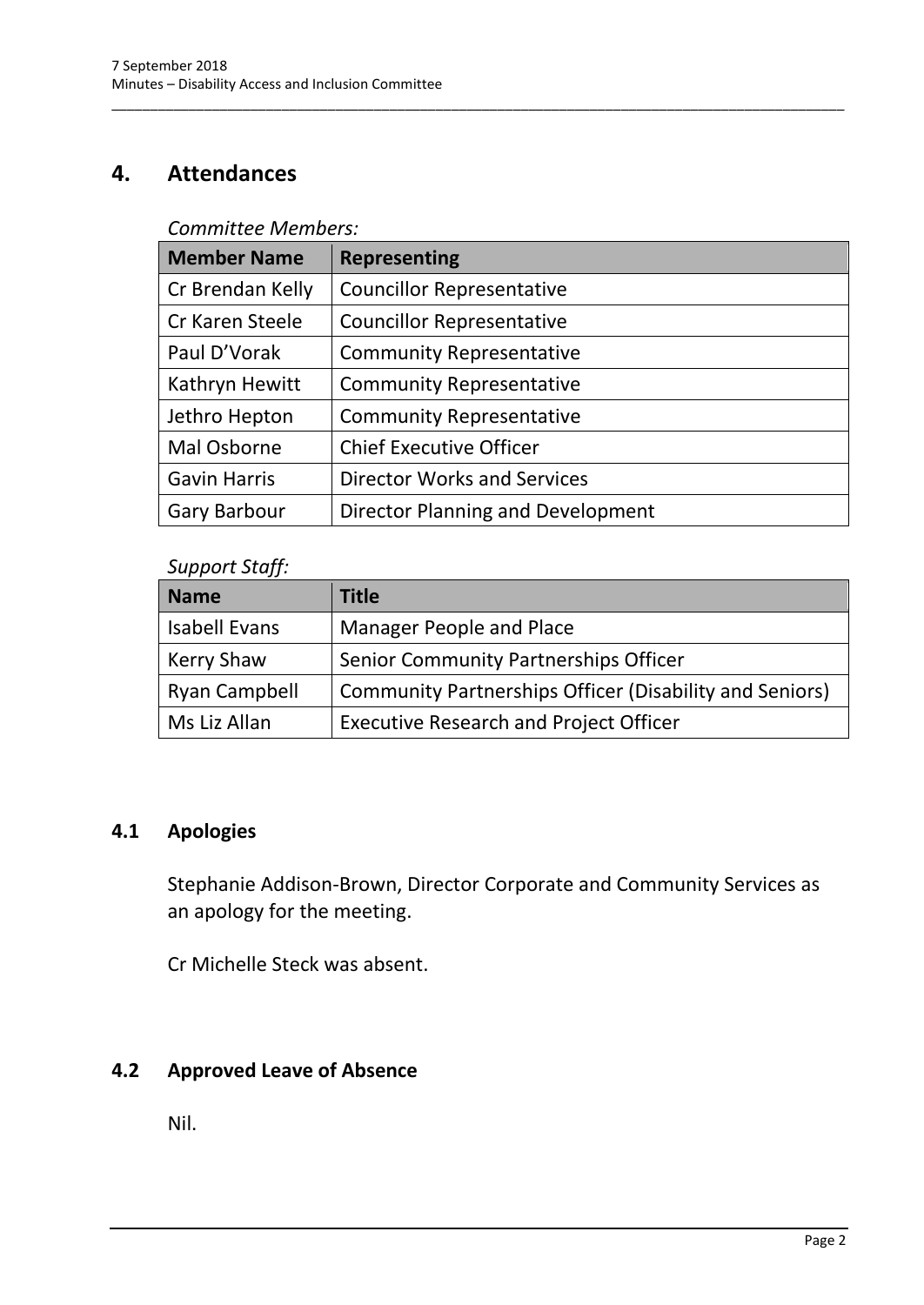## <span id="page-4-0"></span>**5. Declaration of Interest**

Nil

## <span id="page-4-1"></span>**6. Public Question Time**

Nil

## <span id="page-4-2"></span>**7. Confirmation of Minutes**

The Minutes of the Disability Access and Inclusion Committee Meeting held 1 June 2018 had been circulated.

\_\_\_\_\_\_\_\_\_\_\_\_\_\_\_\_\_\_\_\_\_\_\_\_\_\_\_\_\_\_\_\_\_\_\_\_\_\_\_\_\_\_\_\_\_\_\_\_\_\_\_\_\_\_\_\_\_\_\_\_\_\_\_\_\_\_\_\_\_\_\_\_\_\_\_\_\_\_\_\_\_\_\_\_\_\_\_\_\_\_\_\_\_\_\_

#### **Recommendation**

That the Minutes of the Disability Access and Inclusion Committee Meeting held 1 June 2018 be confirmed as a true and correct record.

## **Outcome of the Meeting held 7 September 2018**

The recommendation (as printed) was moved Kathryn Hewitt, seconded Cr Steele.

The Presiding Member put the motion to the vote and it was adopted to become the Committee's decision on the matter.

## **Committee Decision**

That the Minutes of the Disability Access and Inclusion Committee Meeting held 1 June 2018 be confirmed as a true and correct record.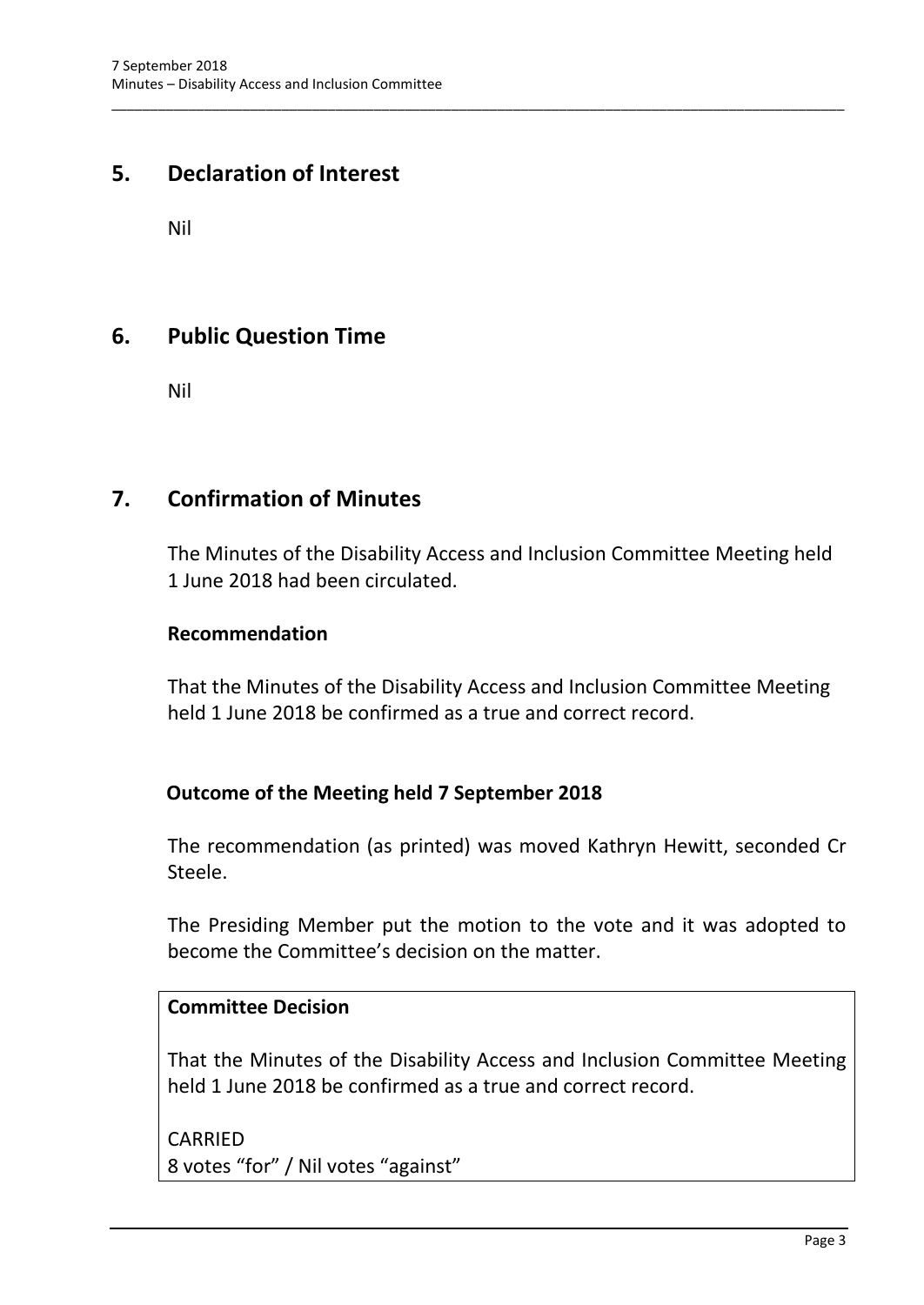## <span id="page-5-0"></span>**8. Petitions, Presentations and Deputations**

\_\_\_\_\_\_\_\_\_\_\_\_\_\_\_\_\_\_\_\_\_\_\_\_\_\_\_\_\_\_\_\_\_\_\_\_\_\_\_\_\_\_\_\_\_\_\_\_\_\_\_\_\_\_\_\_\_\_\_\_\_\_\_\_\_\_\_\_\_\_\_\_\_\_\_\_\_\_\_\_\_\_\_\_\_\_\_\_\_\_\_\_\_\_\_

### <span id="page-5-1"></span>**8.1 Petitions**

Nil

#### <span id="page-5-2"></span>**8.2 Presentations**

## <span id="page-5-3"></span>**8.3 Deputations**

## <span id="page-5-4"></span>**9. Method of Dealing with Agenda Business**

Items are dealt with in the order that they appear.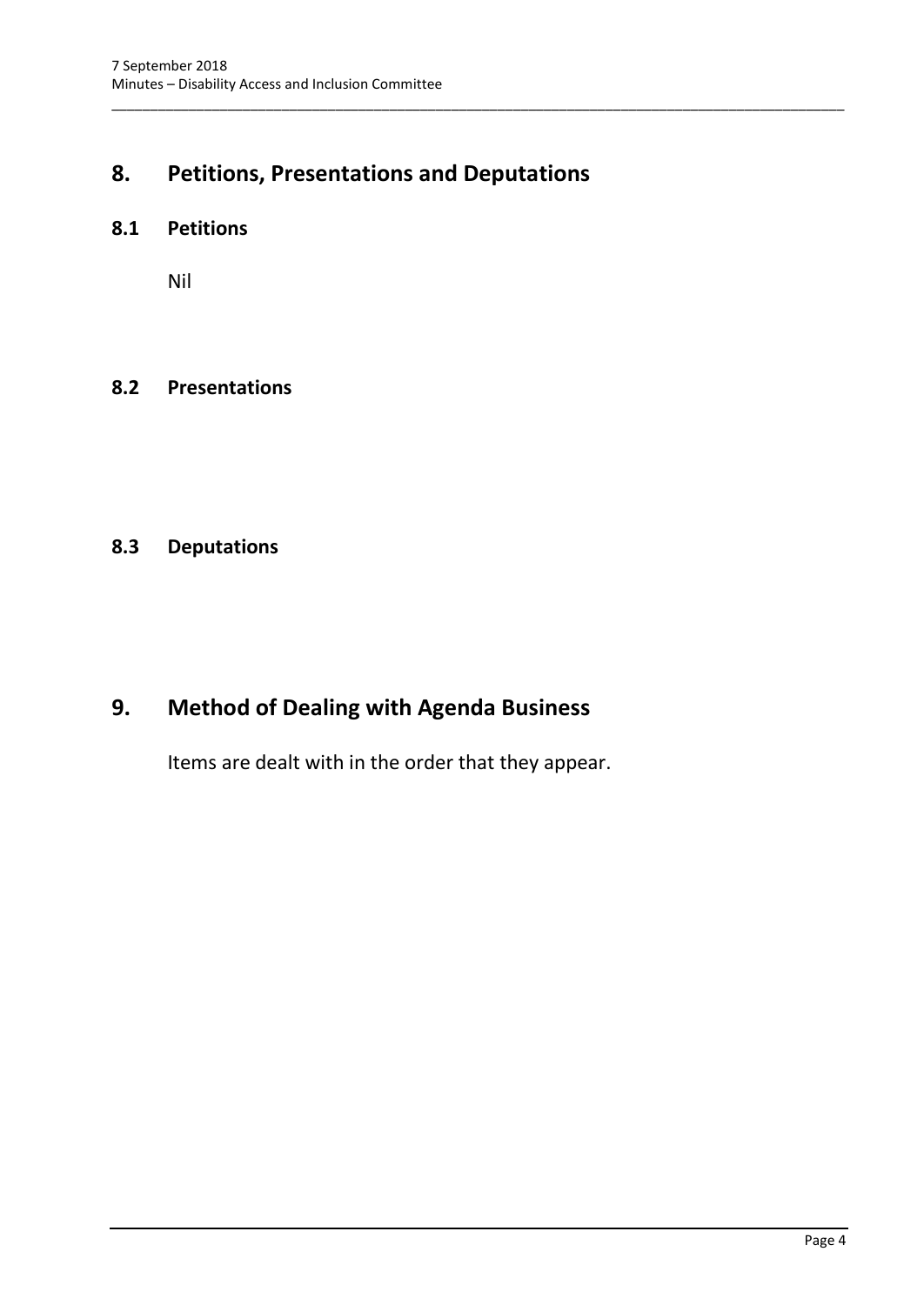## <span id="page-6-0"></span>**10. Reports**

## <span id="page-6-1"></span>**10.1 Outcome of the Inaugural Most Accessible Community in WA (MACWA) Awards**

\_\_\_\_\_\_\_\_\_\_\_\_\_\_\_\_\_\_\_\_\_\_\_\_\_\_\_\_\_\_\_\_\_\_\_\_\_\_\_\_\_\_\_\_\_\_\_\_\_\_\_\_\_\_\_\_\_\_\_\_\_\_\_\_\_\_\_\_\_\_\_\_\_\_\_\_\_\_\_\_\_\_\_\_\_\_\_\_\_\_\_\_\_\_\_

| <b>Applicant/Proponent:</b> | Internal                                                    |
|-----------------------------|-------------------------------------------------------------|
| <b>Responsible Officer:</b> | Ryan Campbell, Community Development Officer                |
| Responsible                 | Isabell Evans, Manager People and Place                     |
| Manager:                    |                                                             |
| <b>Executive:</b>           | Addison-Brown,<br>Stephanie<br>Director<br>Corporate<br>and |
|                             | <b>Community Services</b>                                   |
| <b>Authority/Discretion</b> | Review<br>Advocacy                                          |
|                             | Executive/Strategic<br>Quasi-Judicial                       |
|                             | <b>Information Purposes</b><br>Legislative<br>$\times$      |
| <b>Attachments:</b>         | Nil                                                         |

#### **Summary**

The MARCIA inspired inaugural MACWA Awards (the Awards) were presented to a packed audience at the WALGA AGM held at the Perth Convention Centre on 1 August 2018.

#### **Executive Recommendation**

That the Disability Access and Inclusion Committee receive the information outlined in this report.

#### **Strategic Relevance**

| Theme 1:       | Our community and culture                                                                               |
|----------------|---------------------------------------------------------------------------------------------------------|
| Goal:          | A safe, healthy and cohesive community, with a rich<br>cultural life, and supportive social environment |
| Objective 1.5: | Establish Bunbury as the Most Accessible Regional City in<br>Australia by 2020                          |

#### **Background**

The idea for a National MARCIA competition was presented to the WALGA AGM in August 2017. WALGA considered the proposal for some time before delegating it to the Regional Capitals Alliance WA (RCAWA). Consultant for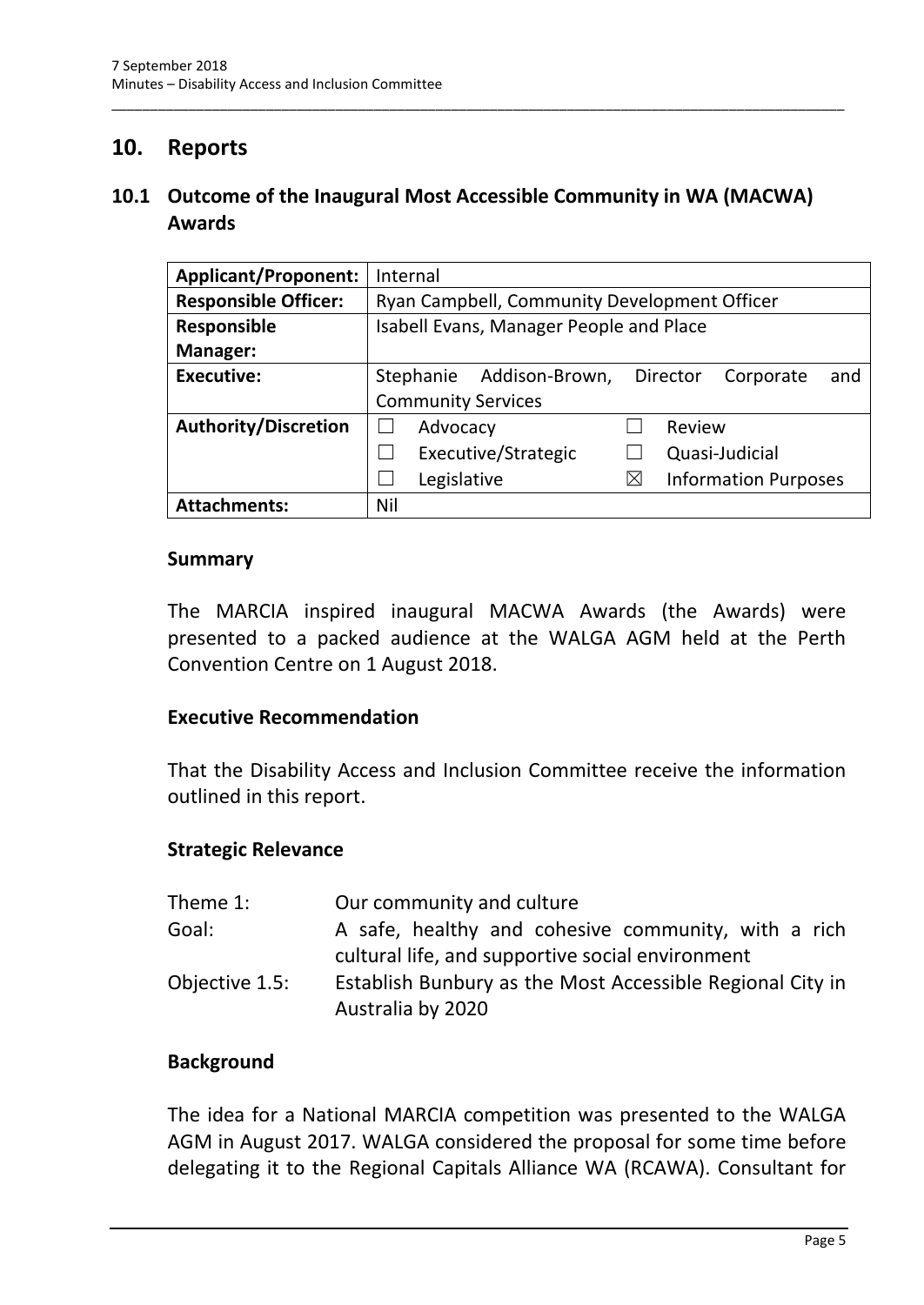RCAWA Paul Rosair contacted the City of Bunbury in early 2018 to collaborate with Cr Kelly and City officers in the development of the Awards. A set of criteria and categories for the Awards were finalised and dates were set for the nomination period. Paul Rosair compiled a judging panel which consisted of prominent leaders in the field of disability access and inclusion. It was decided that it would be best to commence the awards as a state competition to build its profile before expanding it to a National award. This meant changing the name of the awards to the Most Accessible Community in WA (MACWA) awards. A total of 11 local government authorities submitted applications with representation from across the three categories: Metropolitan Council; Regional City Council; and Regional/Rural Shire. The awards were presented at the WALGA AGM held on 1 August 2018 at the Perth Convention Centre. All category winners were congratulated and all local government authorities were encouraged to consider entering in 2019.

\_\_\_\_\_\_\_\_\_\_\_\_\_\_\_\_\_\_\_\_\_\_\_\_\_\_\_\_\_\_\_\_\_\_\_\_\_\_\_\_\_\_\_\_\_\_\_\_\_\_\_\_\_\_\_\_\_\_\_\_\_\_\_\_\_\_\_\_\_\_\_\_\_\_\_\_\_\_\_\_\_\_\_\_\_\_\_\_\_\_\_\_\_\_\_

The MACWA Awards were presented to a packed audience at the WALGA AGM held at the Perth Convention Centre on 1 August 2018.

The award winners were as follows;

- \* **Most Accessible Metropolitan Council:** City of Cockburn
- \* **Most Accessible Regional City/Capital:** City of Mandurah
- \* **Most Accessible Regional Shire/Town:** Shire of Augusta Margaret River
- \* **Overall Winner:** City of Cockburn.

The City of Bunbury did not come away with an award; however staff were present at the ceremony to support the awards and their peers.

During the Awards Cr Kelly was recognised by the Awards Presenter for his advocacy in the development of the Awards.

The City of Bunbury was unsuccessful in taking out the category of Most Accessible Regional City. The City is awaiting feedback on their application from the judging panel to look at how the City can improve accessibility to increase its chances of winning the award in the future.

The development of the Awards was a great achievement in itself and a milestone in the City's MARCIA journey. The Awards will continue to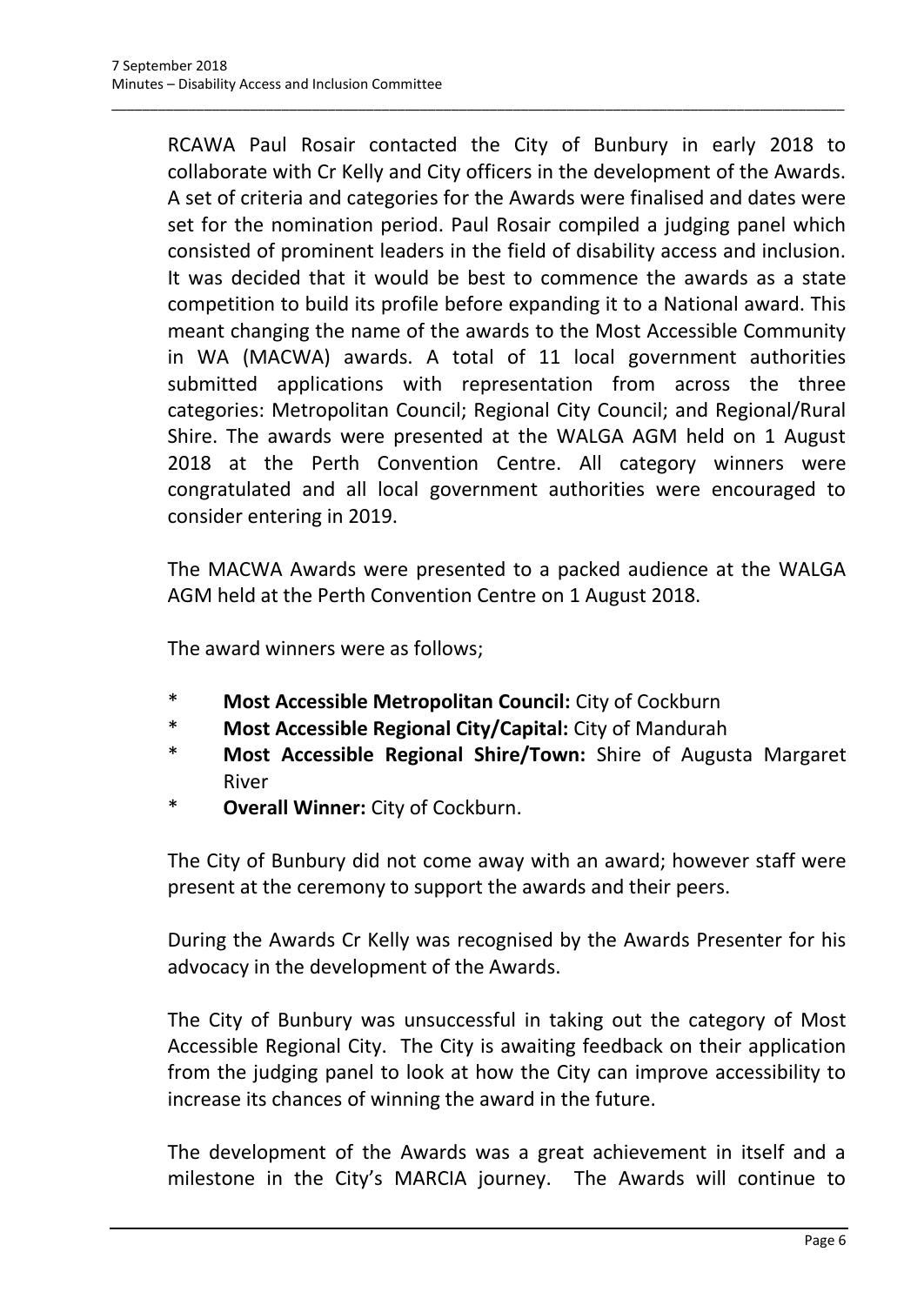encourage and motivate local government authorities across the state to improve access and inclusion in their local areas.

\_\_\_\_\_\_\_\_\_\_\_\_\_\_\_\_\_\_\_\_\_\_\_\_\_\_\_\_\_\_\_\_\_\_\_\_\_\_\_\_\_\_\_\_\_\_\_\_\_\_\_\_\_\_\_\_\_\_\_\_\_\_\_\_\_\_\_\_\_\_\_\_\_\_\_\_\_\_\_\_\_\_\_\_\_\_\_\_\_\_\_\_\_\_\_

The City will remain in contact with the Regional Capitals Alliance WA to provide any support needed to ensure the awards are sustainable into the future.

## **Council Policy Compliance**

The DAIC operates under the City's Code of Conduct.

#### **Legislative Compliance**

*Disability Services Act 1993 (amended 2004) Local Government Act 1995*

#### **Officer Comments**

The MARCIA inspired inaugural MACWA Awards are the result of the City of Bunbury's tireless efforts to make Bunbury the most accessible regional City in Australia and then to encourage all cities and regions to become more accessible.

## **Analysis of Financial and Budget Implications**

There are no financial implications associated with this report.

#### **Community Consultation**

Nil

## **Councillor/Officer Consultation**

Nil

## **Applicant Consultation**

Not applicable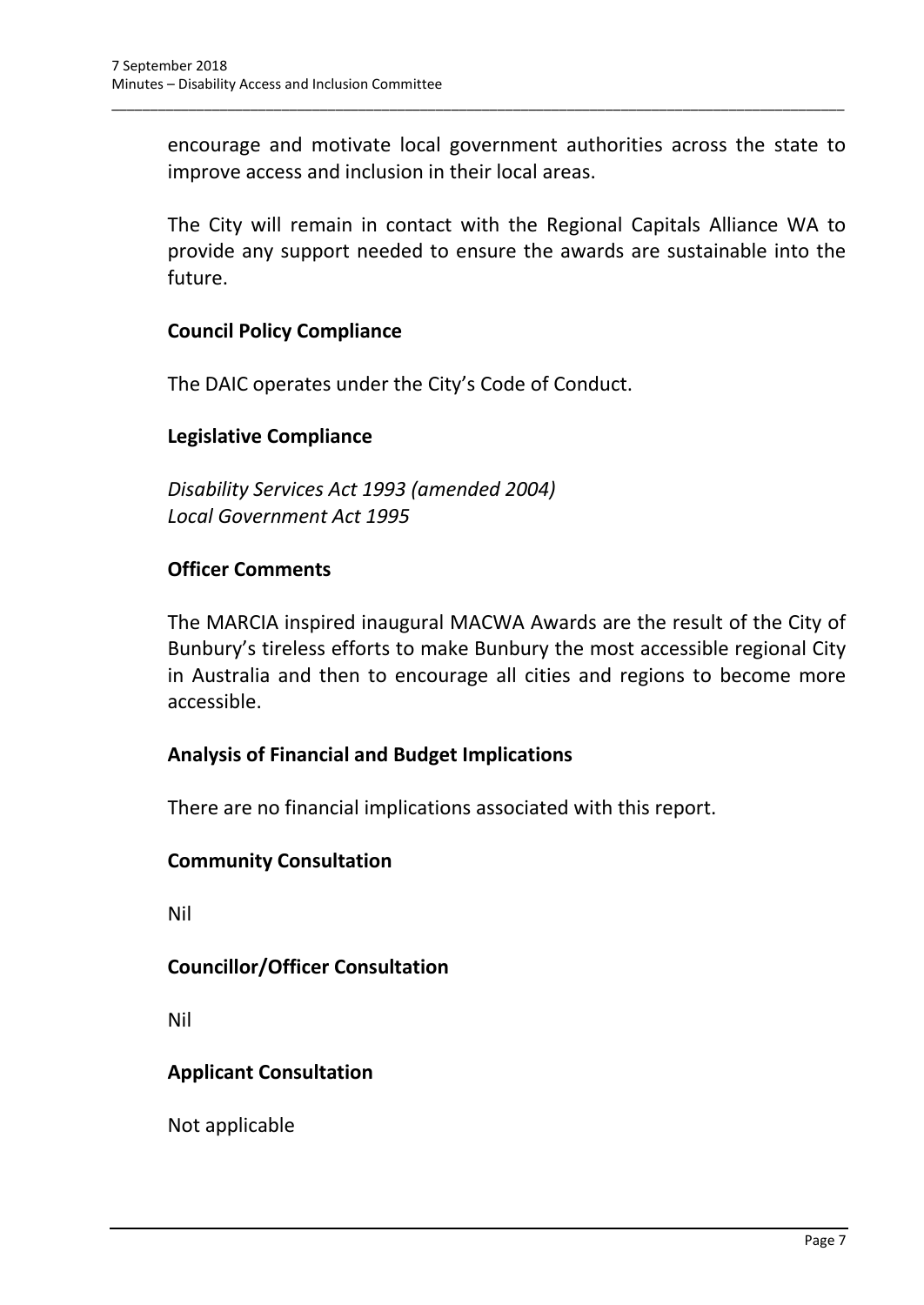## **Outcome of the Meeting held 7 September 2018**

Paul Rosair, at the invitation of the Presiding Member, provided background on the MACWA Awards.

\_\_\_\_\_\_\_\_\_\_\_\_\_\_\_\_\_\_\_\_\_\_\_\_\_\_\_\_\_\_\_\_\_\_\_\_\_\_\_\_\_\_\_\_\_\_\_\_\_\_\_\_\_\_\_\_\_\_\_\_\_\_\_\_\_\_\_\_\_\_\_\_\_\_\_\_\_\_\_\_\_\_\_\_\_\_\_\_\_\_\_\_\_\_\_

The recommendation (as printed) was moved Cr Steele, seconded Kathryn Hewitt.

The Presiding Member put the motion to the vote and it was adopted to become the Committee's decision on the matter.

#### **Committee Decision**

That the Disability Access and Inclusion Committee receive the information outlined in this report.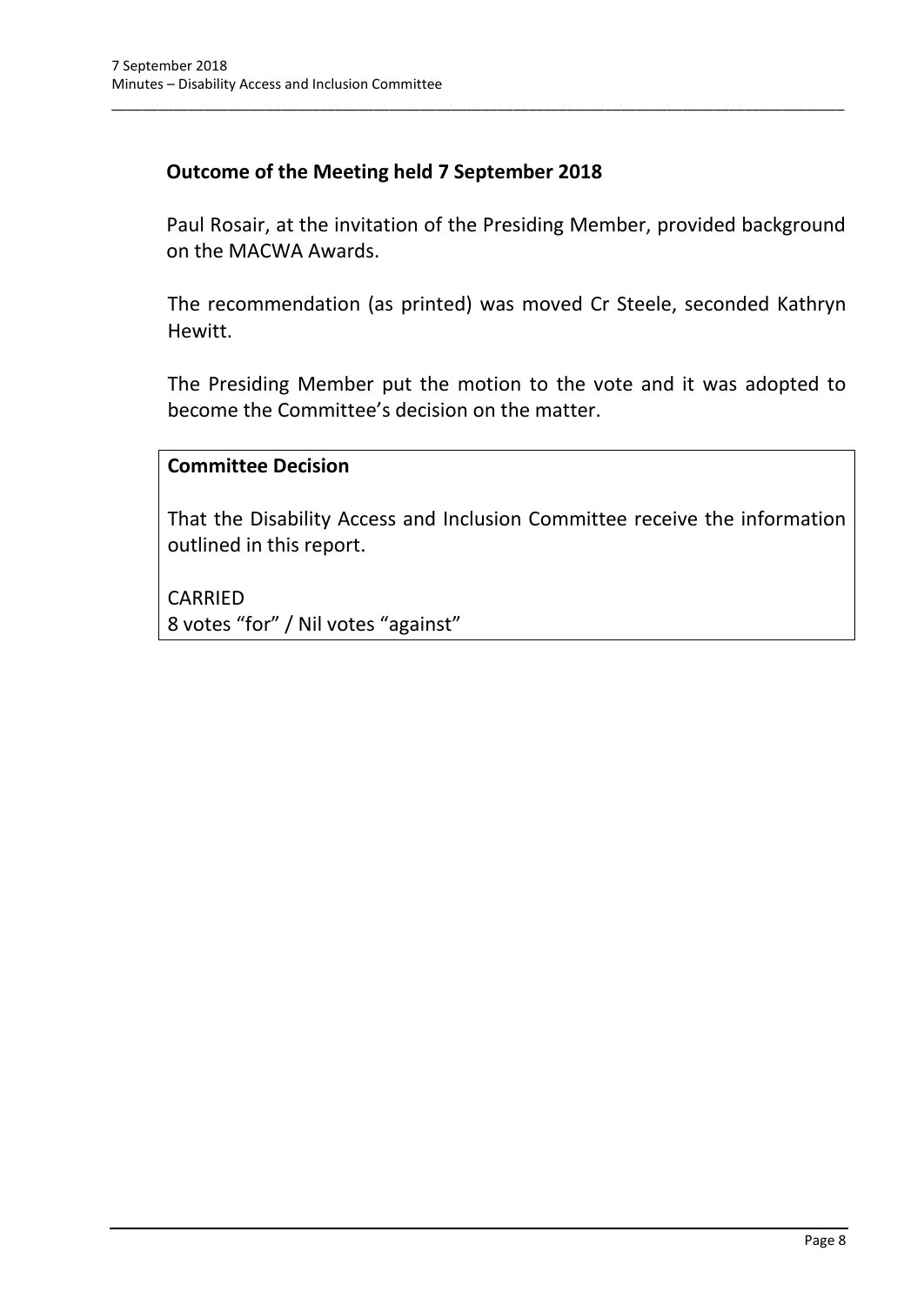## <span id="page-10-0"></span>**10.2 Accessible Fishing Locations in Bunbury**

| <b>Applicant/Proponent:</b> | Internal                                                    |
|-----------------------------|-------------------------------------------------------------|
| <b>Responsible Officer:</b> | Ryan Campbell, Community Partnerships Officer               |
| Responsible                 | Isabell Evans, Manager People and Place                     |
| Manager:                    |                                                             |
| <b>Executive:</b>           | Stephanie<br>Addison-Brown,<br>Director<br>Corporate<br>and |
|                             | <b>Community Services</b>                                   |
| <b>Authority/Discretion</b> | Advocacy<br>Review                                          |
|                             | Executive/Strategic<br>Quasi-Judicial                       |
|                             | <b>Information Purposes</b><br>Legislative<br>⋉             |
| <b>Attachments:</b>         | Nil                                                         |

\_\_\_\_\_\_\_\_\_\_\_\_\_\_\_\_\_\_\_\_\_\_\_\_\_\_\_\_\_\_\_\_\_\_\_\_\_\_\_\_\_\_\_\_\_\_\_\_\_\_\_\_\_\_\_\_\_\_\_\_\_\_\_\_\_\_\_\_\_\_\_\_\_\_\_\_\_\_\_\_\_\_\_\_\_\_\_\_\_\_\_\_\_\_\_

#### **Summary**

In line with Disability Access and Inclusion Plan (DAIP) the Disability Access and Inclusion Reference Group (DAIRG) has identified the Stirling Street boat ramp and the proposed accessible fishing platform at Jetty Rd as two opportunities for accessible fishing locations.

#### **Executive Recommendation**

That the Disability Access and Inclusion Committee receive the information outlined in this report.

#### **Strategic Relevance**

| Theme 1:       | Our community and culture                                 |
|----------------|-----------------------------------------------------------|
| Goal:          | A safe, healthy and cohesive community, with a rich       |
|                | cultural life, and supportive social environment          |
| Objective 1.5: | Establish Bunbury as the Most Accessible Regional City in |
|                | Australia by 2020                                         |

#### **Background**

Accessible fishing locations have been identified by the Bunbury community as a priority which has been reflected in the City of Bunbury DAIP 2017-2022 under *Strategy 2.7: Increase accessibility to Bunbury beaches, waterfronts and associated; Task 2.7.3: Explore suitable locations for accessible fishing*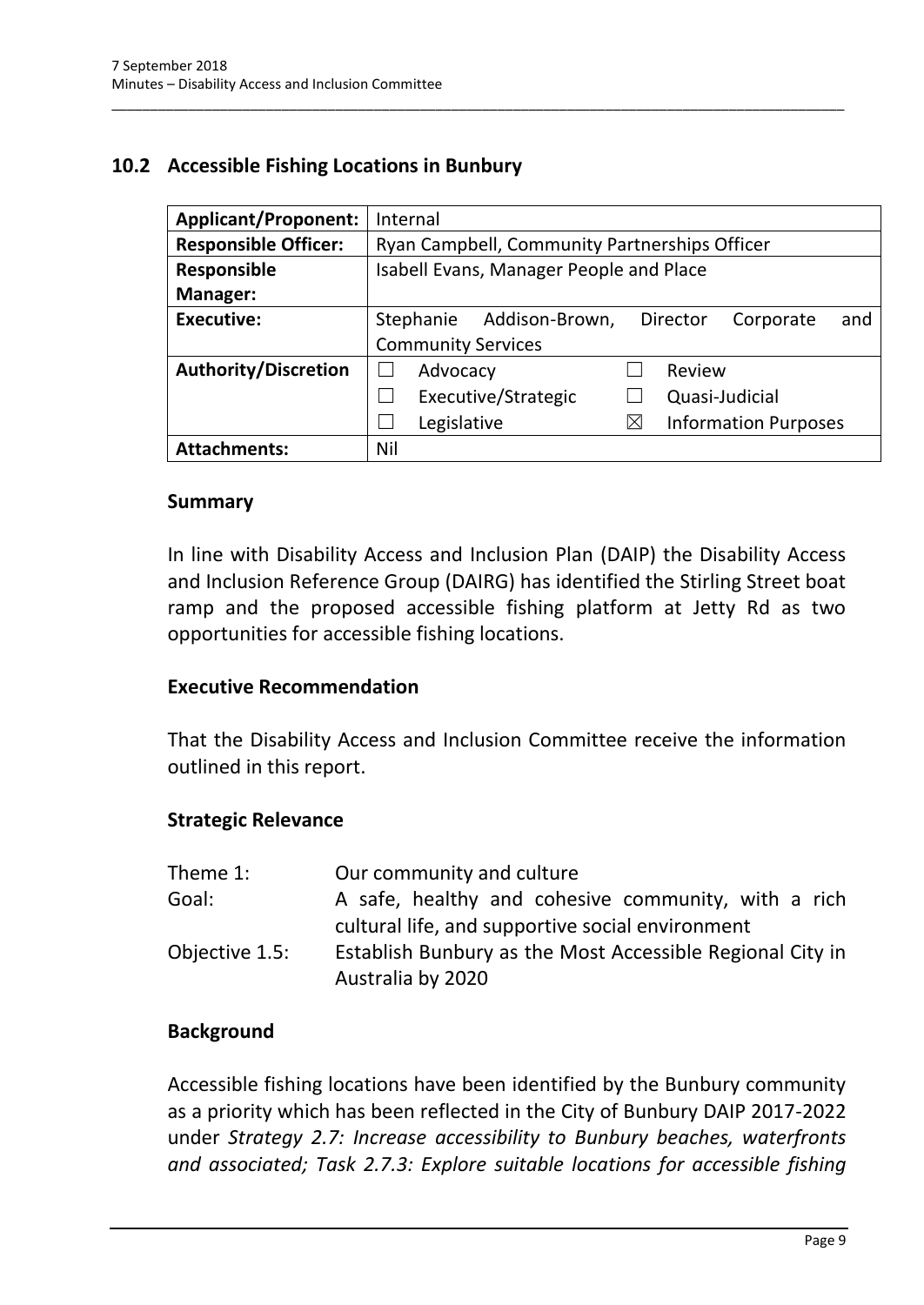*jetties and pontoons.* The Stirling Street boat ramp and the proposed new accessible fishing platform at Jetty Rd (*PR-3887 Construct Community Fishing and Crabbing Platform at Jetty Road Koombana Bay*) have been identified by members of the DAIRG as two opportunities for accessible fishing locations.

\_\_\_\_\_\_\_\_\_\_\_\_\_\_\_\_\_\_\_\_\_\_\_\_\_\_\_\_\_\_\_\_\_\_\_\_\_\_\_\_\_\_\_\_\_\_\_\_\_\_\_\_\_\_\_\_\_\_\_\_\_\_\_\_\_\_\_\_\_\_\_\_\_\_\_\_\_\_\_\_\_\_\_\_\_\_\_\_\_\_\_\_\_\_\_

At the DAIRG meeting held 17 August 2018 Paul D'Vorak put forth a proposal to have the Stirling Street boat ramp converted into an accessible fishing spot. This was supported by way of letters of support from local disability service providers such as Activ Inc. and Enable South West. A scope of works has been provided to Manager Engineering and Civil Operations who will obtain a quote in order that funding options can be explored. The scope of works included: renovating the existing toilet to be a compliant Unisex Accessible Toilet (UAT); safety railing to the concrete platform; and a skillion roof to the northern side of the toilet block for shaded seating.

At the same meeting the new marina was discussed as an opportunity for a larger fishing spot with better fishing. It has since been discovered that there is an existing project *PR-3887 Construct Community Fishing and Crabbing Platform at Jetty Road Koombana Bay* which requires more detailed costing and further funding. Works and Services will update the Community Partnerships Officer (Disability and Seniors) on any progress to ensure there is opportunity for co-design.

## **Council Policy Compliance**

The DAIC operates under the City's Code of Conduct

## **Legislative Compliance**

*Disability Services Act 1993 (amended 2004) Local Government Act 1995*

## **Officer Comments**

In accordance with the DAIP, City Officers are actively seeking suitable fishing locations to be adjusted to become accessible within Bunbury.

The two accessible fishing locations have been identified as a *high priority*.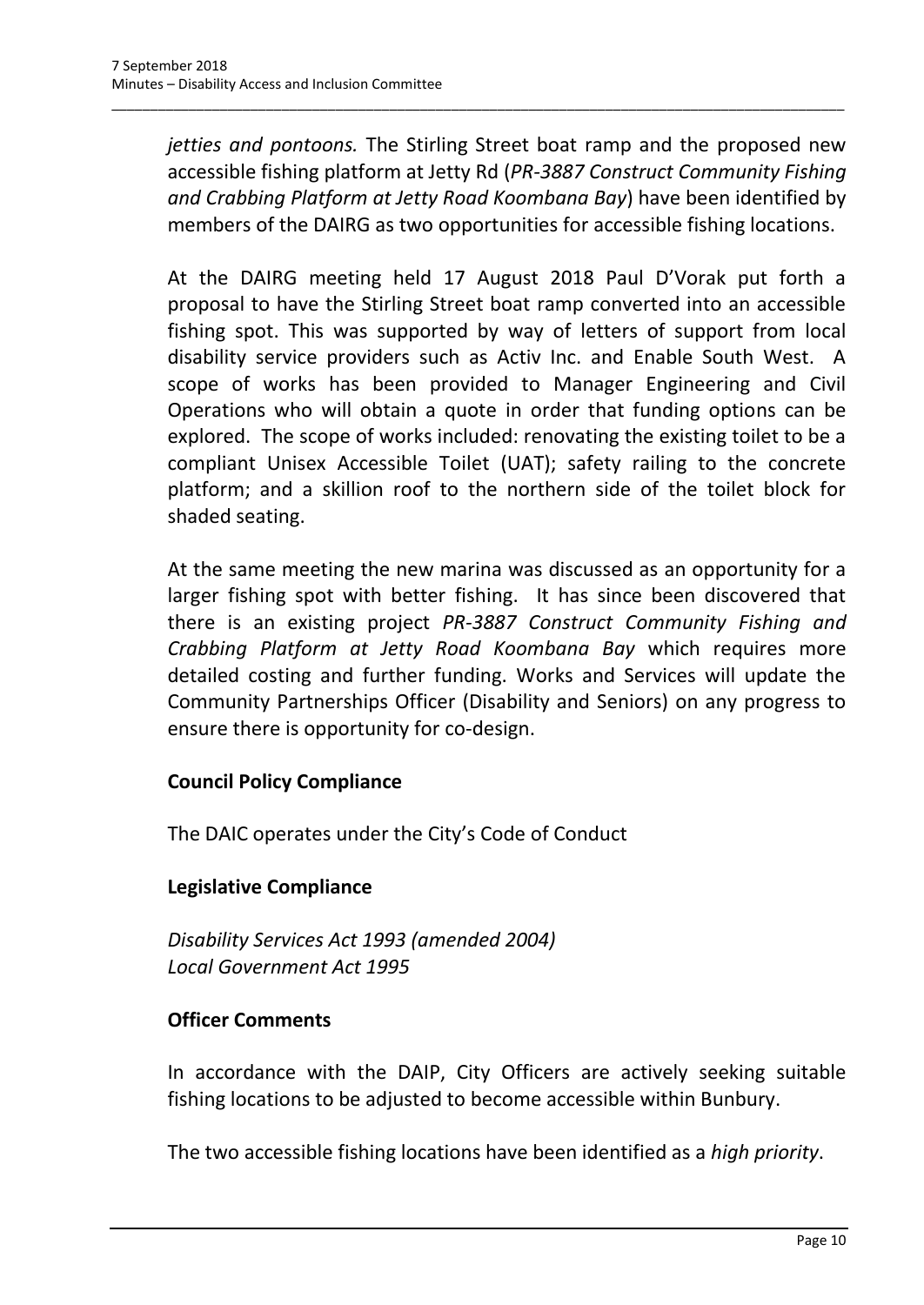## **Analysis of Financial and Budget Implications**

A quote for the Stirling Street boat ramp is to be sought.

The City has put some funding aside for *PR-3887 Construct Community Fishing and Crabbing Platform at Jetty Road* Koombana Bay however costings need to be obtained and grant funding explored.

\_\_\_\_\_\_\_\_\_\_\_\_\_\_\_\_\_\_\_\_\_\_\_\_\_\_\_\_\_\_\_\_\_\_\_\_\_\_\_\_\_\_\_\_\_\_\_\_\_\_\_\_\_\_\_\_\_\_\_\_\_\_\_\_\_\_\_\_\_\_\_\_\_\_\_\_\_\_\_\_\_\_\_\_\_\_\_\_\_\_\_\_\_\_\_

## **Community Consultation**

Nil

## **Councillor/Officer Consultation**

Nil

## **Applicant Consultation**

Not applicable

## **Outcome of the Meeting held 7 September 2018**

The recommendation (as printed) was moved Paul D'Vorak, seconded Jethro Hepton.

The Presiding Member put the motion to the vote and it was adopted to become the Committee's decision on the matter.

#### **Committee Decision**

That the Disability Access and Inclusion Committee receive the information outlined in this report.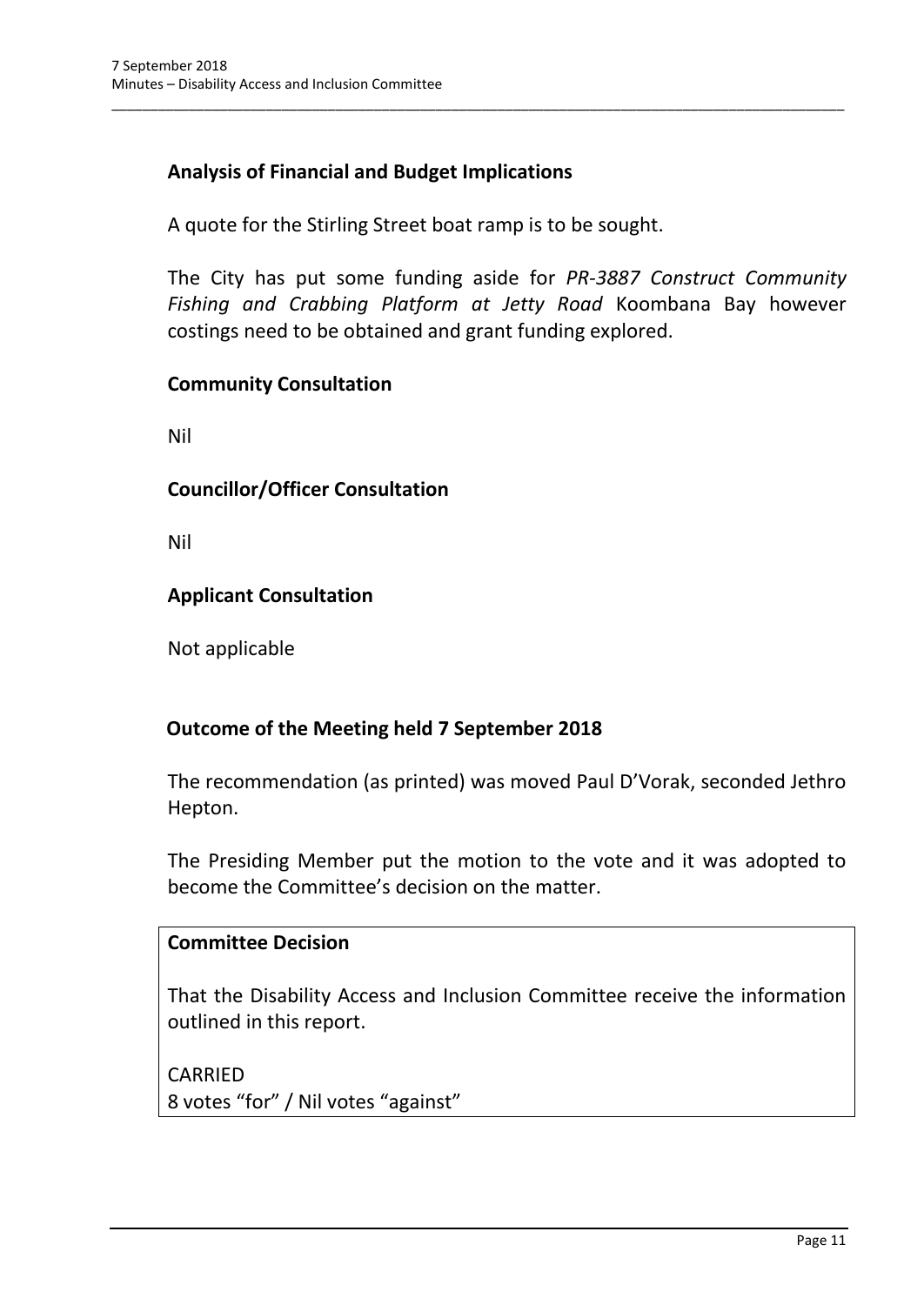## <span id="page-13-0"></span>**10.3 Implementation of Disability Access and Inclusion Plan tasks for 2018/19**

\_\_\_\_\_\_\_\_\_\_\_\_\_\_\_\_\_\_\_\_\_\_\_\_\_\_\_\_\_\_\_\_\_\_\_\_\_\_\_\_\_\_\_\_\_\_\_\_\_\_\_\_\_\_\_\_\_\_\_\_\_\_\_\_\_\_\_\_\_\_\_\_\_\_\_\_\_\_\_\_\_\_\_\_\_\_\_\_\_\_\_\_\_\_\_

| <b>Applicant/Proponent:</b> | Internal                                                           |
|-----------------------------|--------------------------------------------------------------------|
| <b>Responsible Officer:</b> | Ryan Campbell, Community Partnerships Officer                      |
| Responsible                 | Isabell Evans, Manager People and Place                            |
| <b>Manager:</b>             |                                                                    |
| <b>Executive:</b>           | Addison-Brown,<br>Stephanie<br><b>Director</b><br>and<br>Corporate |
|                             | <b>Community Services</b>                                          |
| <b>Authority/Discretion</b> | Advocacy<br>Review                                                 |
|                             | Executive/Strategic<br>Quasi-Judicial                              |
|                             | <b>Information Purposes</b><br>Legislative<br>⋉                    |
| <b>Attachments:</b>         | Appendix 1: DAIP 19-10 Tasks Implementation and Progress           |
|                             | Report.                                                            |

#### **Summary**

The tasks associated with the Disability Access and Inclusion Plan (DAIP) tasks for 2018/19 have been collated into an implementation and progress reporting spreadsheet (**attached** at Appendix 1), to assist responsible staff and DAIRG members in the implementation of the DAIP 2017-2022. The spreadsheet will also assist with the development of the DAIP Annual Progress Report at the end of the 2018/19 financial year.

#### **Executive Recommendation**

That the Disability Access and Inclusion Committee receive the information outlined in this report.

#### **Strategic Relevance**

| Theme 1:       | Our community and culture                                 |
|----------------|-----------------------------------------------------------|
| Goal:          | A safe, healthy and cohesive community, with a rich       |
|                | cultural life, and supportive social environment          |
| Objective 1.5: | Establish Bunbury as the Most Accessible Regional City in |
|                | Australia by 2020                                         |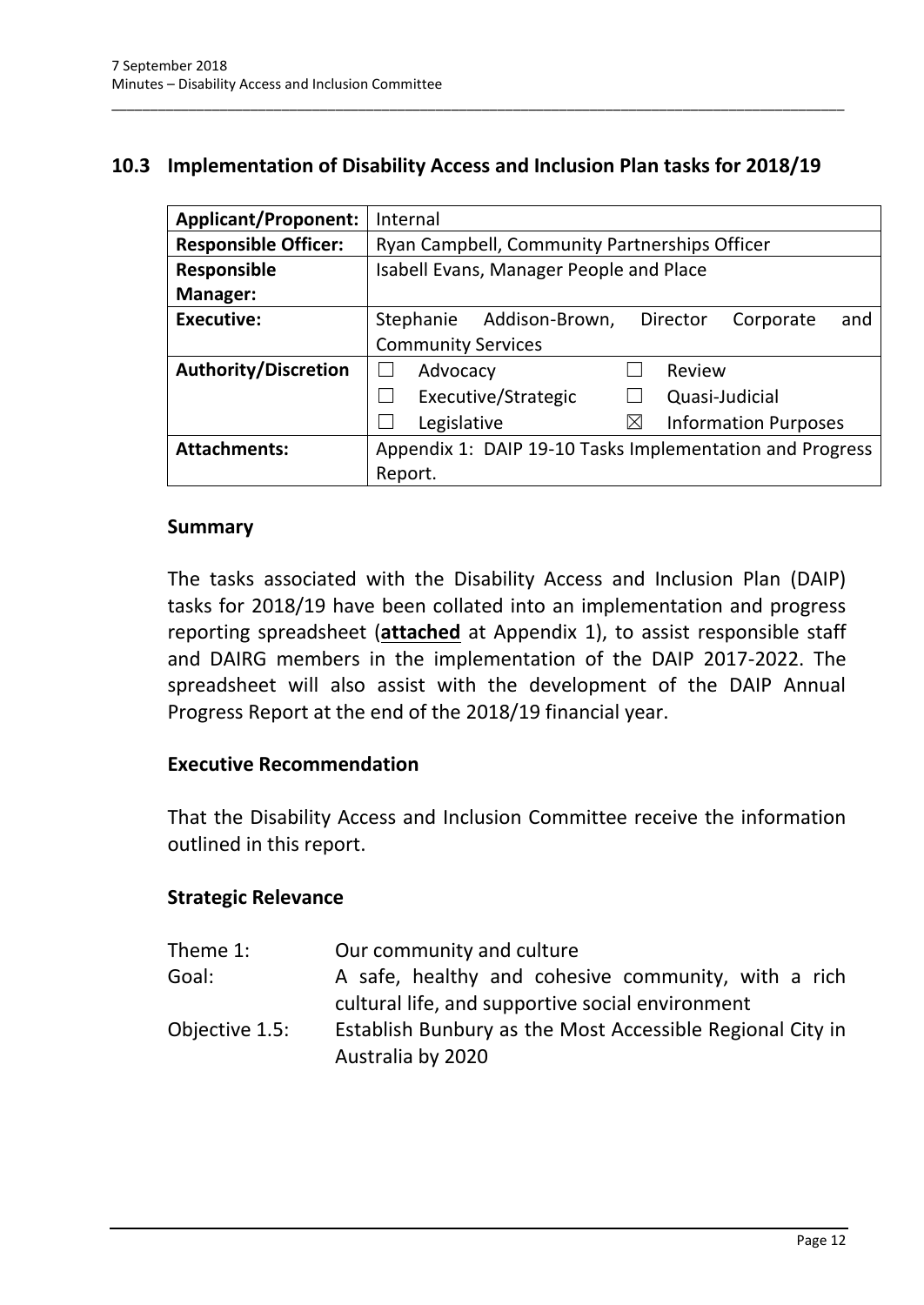## **Background**

The DAIP 2017-2022 is a 5 year strategic document that outlines the City of Bunbury's strategies in improving disability access and inclusion across seven outcomes:

\_\_\_\_\_\_\_\_\_\_\_\_\_\_\_\_\_\_\_\_\_\_\_\_\_\_\_\_\_\_\_\_\_\_\_\_\_\_\_\_\_\_\_\_\_\_\_\_\_\_\_\_\_\_\_\_\_\_\_\_\_\_\_\_\_\_\_\_\_\_\_\_\_\_\_\_\_\_\_\_\_\_\_\_\_\_\_\_\_\_\_\_\_\_\_

- 1) Services and events;
- 2) Buildings and facilities;
- 3) Communication and information;
- 4) Customer service;
- 5) Complaints handling;
- 6) Community consultation; and
- 7) Employment.

An Implementation Plan was developed outlining all of tasks required to implement these strategies over five years.

All tasks allocated for 2018/19 have been collated into an implementation and progress reporting spreadsheet to assist responsible staff and DAIRG members in the implementation of the DAIP 2017-2022. The Community Partnerships Officer (Disability and Seniors) will be meeting with relevant Managers to discuss the implementation of the tasks they have responsibility for and track their progress. DAIRG members have been invited to attend these meetings to provide their insights from a lived experience perspective.

Follow up meetings with relevant City Officers will be held on a quarterly basis to track the progress of the tasks which will be reported back to the DAIC.

#### **Council Policy Compliance**

The DAIC operates under the Councils Code of Conduct

#### **Legislative Compliance**

*Disability Services Act 1993 (amended 2004) Local Government Act 1995*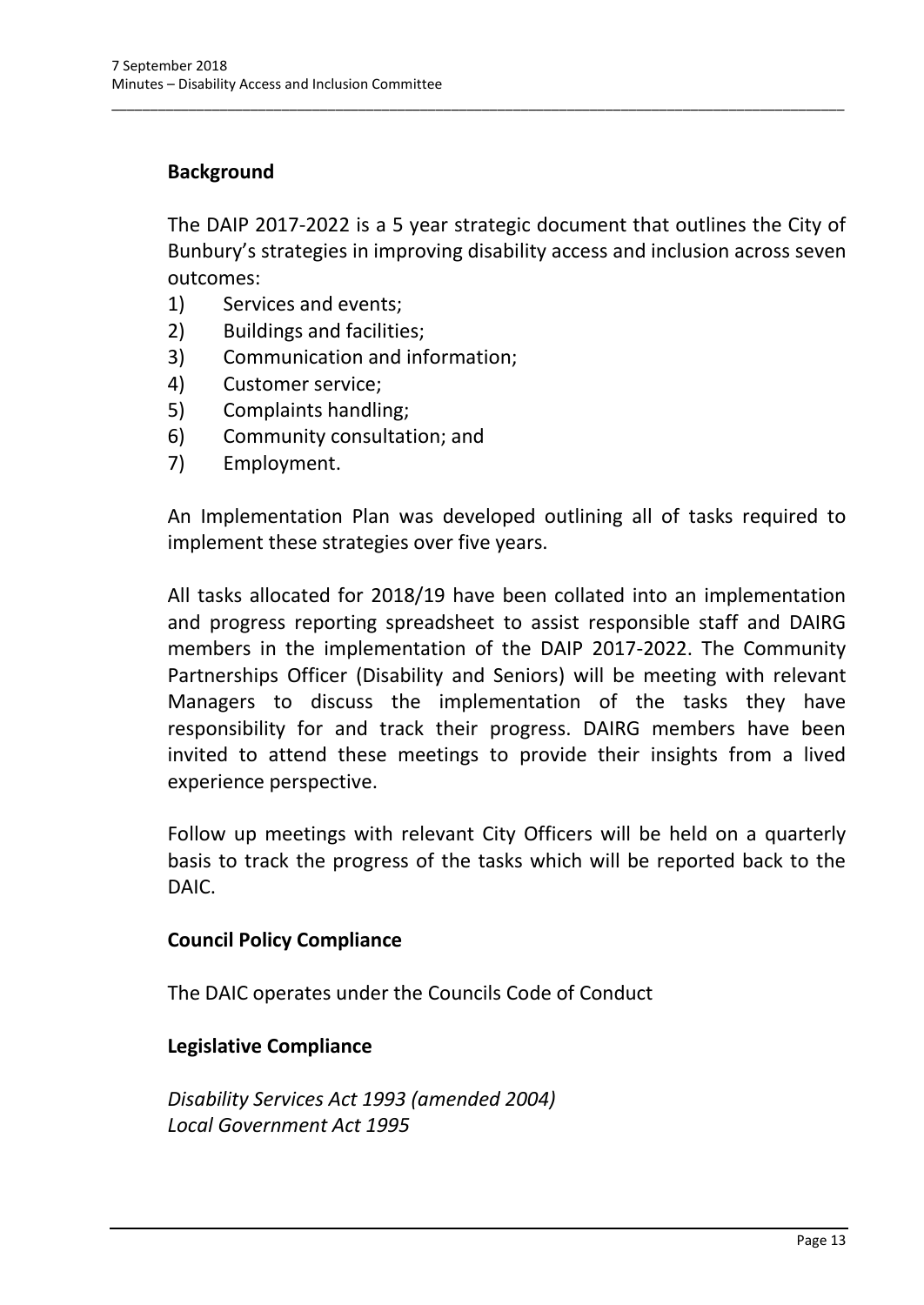## **Officer Comments**

Nil Providing the 2018/19 tasks for the DAIP into this format will assist responsible staff and DAIRG members in the implementation of the DAIP 2017-2022. The spreadsheet will also assist with the development of the DAIP Annual Progress Report at the end of the 2018/19 financial year.

\_\_\_\_\_\_\_\_\_\_\_\_\_\_\_\_\_\_\_\_\_\_\_\_\_\_\_\_\_\_\_\_\_\_\_\_\_\_\_\_\_\_\_\_\_\_\_\_\_\_\_\_\_\_\_\_\_\_\_\_\_\_\_\_\_\_\_\_\_\_\_\_\_\_\_\_\_\_\_\_\_\_\_\_\_\_\_\_\_\_\_\_\_\_\_

#### **Analysis of Financial and Budget Implications**

There are no financial implications associated with this report.

#### **Community Consultation**

Nil

#### **Councillor/Officer Consultation**

Nil

#### **Applicant Consultation**

Not applicable

#### **Outcome of the Meeting held 7 September 2018**

The Presiding Member proposed an amendment through the inclusion of a second part to the recommendation:

*"That the Disability Access and Inclusion Committee:*

- *1. Receive the information outlined in this report.*
- *2. Refer the DAIP tasks to the DAIRG Group for its information and feedback."*

The motion was moved Kathryn Hewitt, seconded Cr Steele.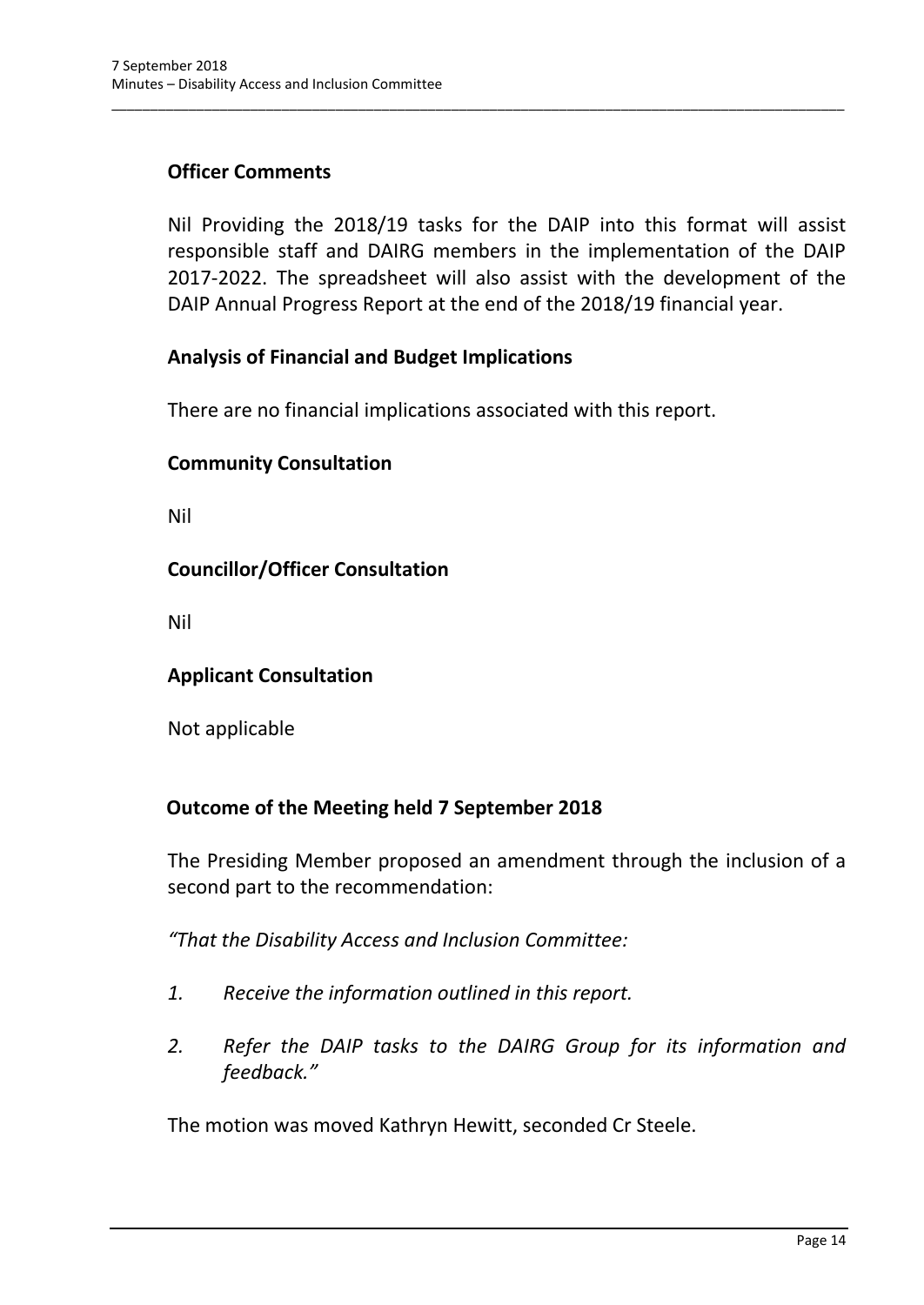The Presiding Member put the motion to the vote and it was adopted to become the Committee's decision on the matter.

\_\_\_\_\_\_\_\_\_\_\_\_\_\_\_\_\_\_\_\_\_\_\_\_\_\_\_\_\_\_\_\_\_\_\_\_\_\_\_\_\_\_\_\_\_\_\_\_\_\_\_\_\_\_\_\_\_\_\_\_\_\_\_\_\_\_\_\_\_\_\_\_\_\_\_\_\_\_\_\_\_\_\_\_\_\_\_\_\_\_\_\_\_\_\_

## **Committee Decision**

That the Disability Access and Inclusion Committee:

- 1. Receive the information outlined in this report.
- 2. Refer the DAIP tasks to the DAIRG Group for its information and feedback.